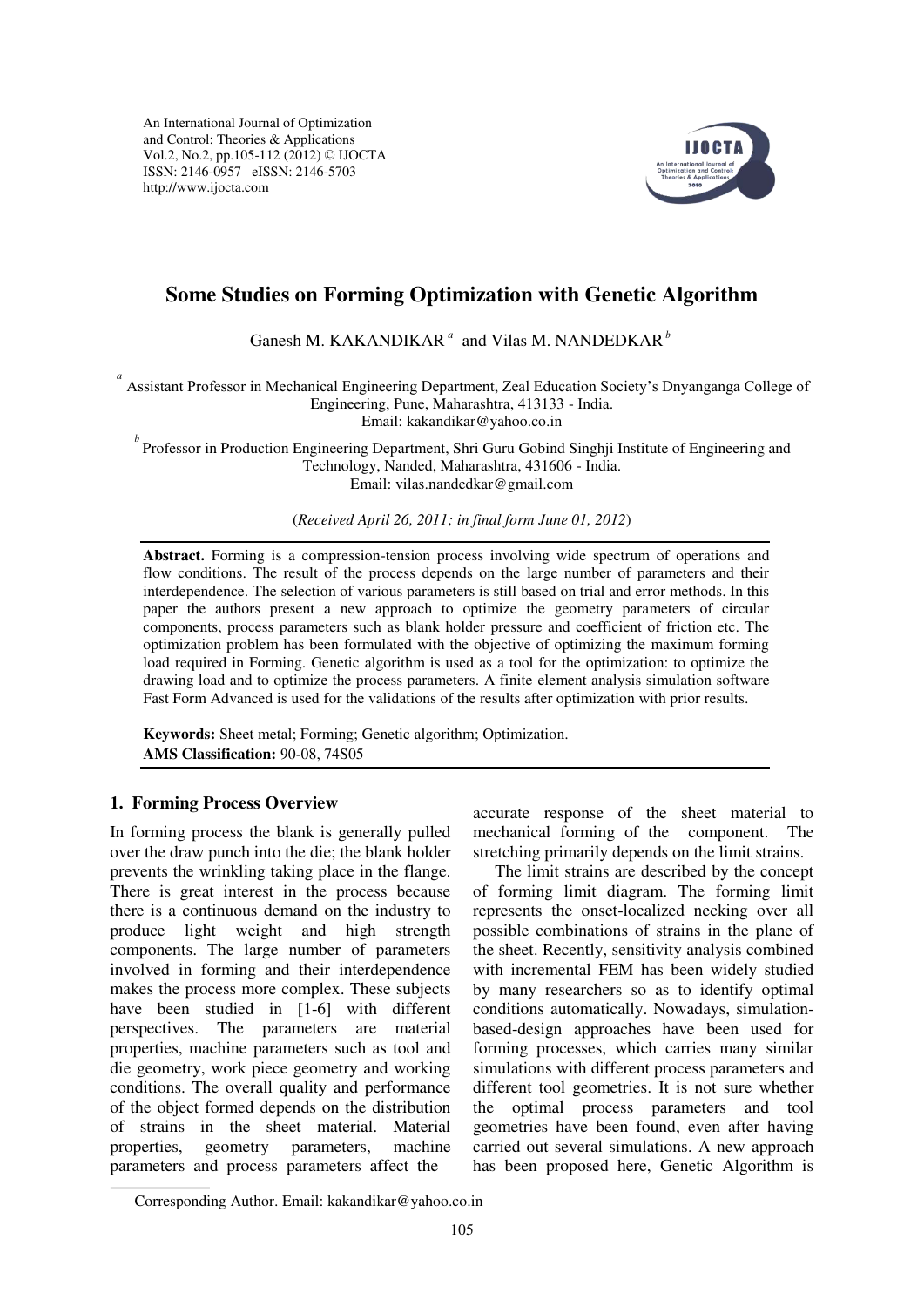used for finding out the optimum combinations of the process parameters, geometry parameters and machine parameters for deep drawn components of circular geometry instead of trial and error methods.

## **2. Problem Formulation**

The optimization problem has been formulated with the aim of minimizing drawing load as follows.

*Minimize* 

$$
F_{d,\max} = \pi d_m S_0 \left[ e^{\mu \pi/2} \quad 1.1 \sigma_{f,m,I} \ln \frac{d_{F,\max}}{d_m} + \frac{2\mu F_N}{\pi d_{F,\max} S_0} + \sigma_{f,m,I} \frac{S_0}{2R_D} \right]
$$

*Subject to;* 

$$
1.25 \le \beta \le 2.2
$$
  
\n
$$
3R_D \le R_P \le 6R_D
$$
  
\n
$$
F_{d_{\text{max}}} \le \pi d_m s_0 S_u
$$
  
\n
$$
R_D \ge 0.035[50 + (d_0 - d_1)]\sqrt{s_0}
$$
  
\n
$$
p_{\text{BH}} = 10^{-3}c\left[ (\beta - 1)^3 + \frac{0.005d_0}{S_0} \right] S_u \ge 0.250
$$

Where  $F_{d, \text{max}}$  is the maximum drawing load required,  $d_m$  is the mean diameter of cup,  $S_0$  is the sheet thickness,  $\mu$  is the coefficient of friction,  $\sigma_{f,m,I}$  is mean flow stress in the flange and  $\sigma$ <sub>f,m,II</sub> mean flow stress in the cup wall,  $d_{F, \text{max}}$  is the maximum diameter of flange of circular cup when drawing load is maximum.  $R_D$ Is the radius on die and  $R_p$  is the radius on the punch.  $\beta$  is the drawing ratio,  $S_{\mu}$  is the engineering stress.  $d_0$  is the diameter of blank and  $d_1$  is the diameter of cup.  $p_{BH}$  is the blank holder pressure.

#### **3. Variables Affecting the Process**

#### **3.1.Forming load**

The required drawing load for Forming and its variations along the punch stroke is a rather important parameter in optimization as it determines the distribution of strains in drawn components. An elementary theory equation for drawing load by Siebel has been used for optimization purpose. This equation considers the ideal deformation load, load component produced by friction between die and flange and also between flange and blank holder, the load increase due to friction at the die radius, and the load necessary for bending the sheet around the die radius.

$$
F_{d,\max} = \pi d_m S_0 \left[ e^{\mu \pi/2} 1.1 \sigma_{f,m,I} \ln \frac{d_{F,\max}}{d_m} + \frac{2 \mu F_N}{\pi d_{F,\max} S_0} + \sigma_{f,m,I} \frac{S_0}{2R_D} \right]
$$
(1)

## **3.2.Blank holder pressure**

The flange contains tangential compressive stresses, which can cause wrinkles due to buckling. Wrinkles can be avoided through the use of a blank holder, which is pressured with a pressure P<sub>BH</sub> against the flange of the drawn component. It depends on the sheet material, the relative sheet thickness, and the drawing ratio. An investigation by Siebel and Beisswanger shows that the required blank holder pressure can be estimated from following equation, where the factor c ranges from 2 to 3.

$$
p_{BH} = 10^{-3} c \left[ \left( \beta - 1 \right)^3 + \frac{0.005 d_0}{S_0} \right] S_u \quad (2)
$$

#### **3.3.Cracking load**

The largest allowable drawing load is limited by the load that can be transmitted by the sheet in the region of the punch radius or at the transition form cup wall to bottom radius, which is called as cracking load. It must always be larger than the maximum drawing load. The cracking load can be determined approximately by the equation:

$$
F_{cr} = \pi d_m S_0 S_u \tag{3}
$$

where;

 $F_{cr}$  is the cracking load.

#### **3.4.Die clearance**

In practice the dimensions of the die clearance are often determined from the empirical equations suggested by Oehler and Kaiser [7]. These equations are valid only for forming of circular components without ironing

$$
u_D = s_0 + 0.07\sqrt{10s_0}
$$
 (For steel) (4)

If the die clearance  $u<sub>p</sub>$  is too large, the component does not form a true cylinder; nevertheless the upper edge of the cup remains expanded. If the die clearance is too small, ironing can take place, which increases the drawing load and the danger of cracking.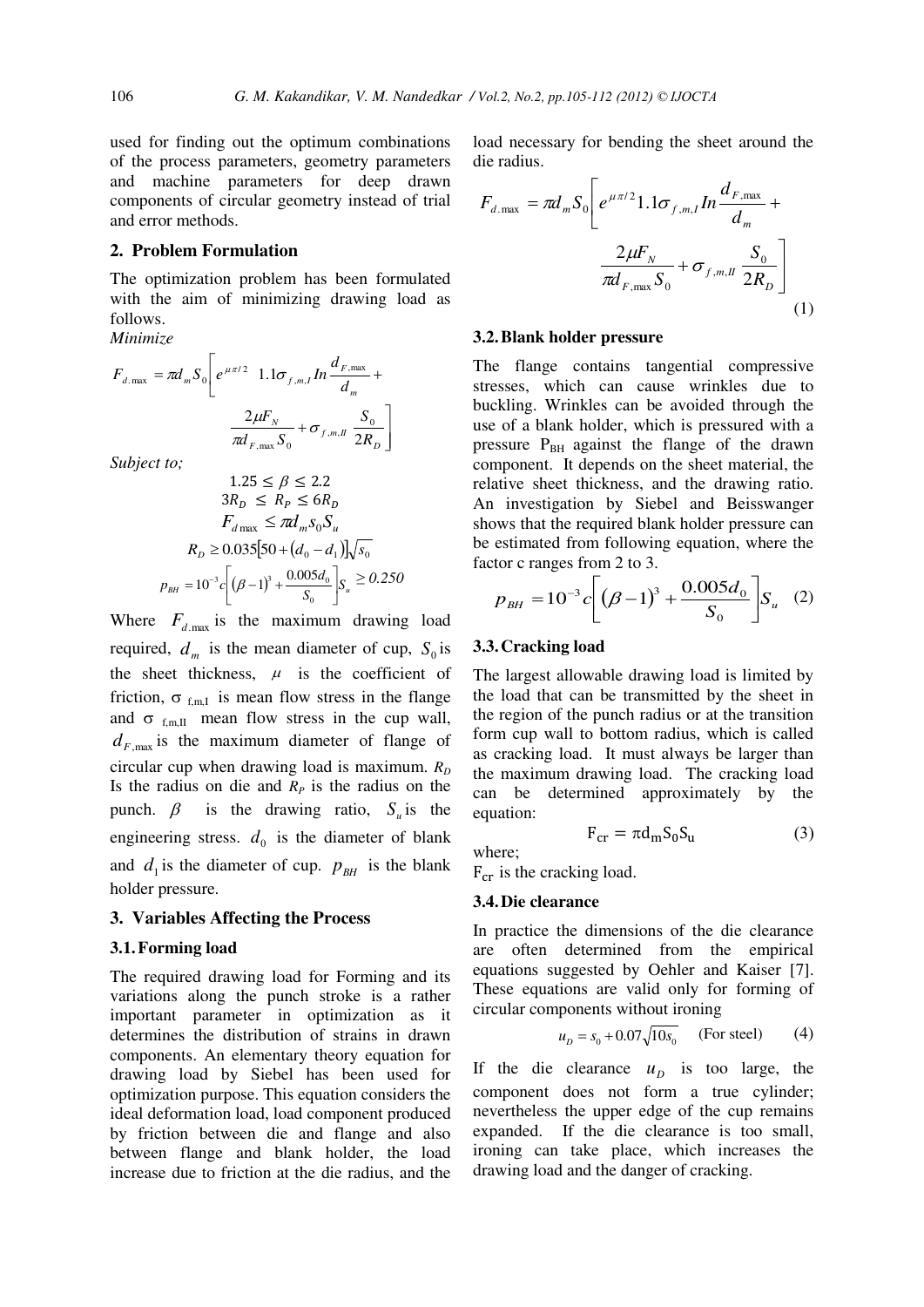## **3.5.Radius on die & radius on punch**

The die radius  $R<sub>D</sub>$  depends on the size of the work piece and its thickness. In order to lower the drawing load and to increase the limiting drawing ratio, large die radii are required. Large radii, however, reduce the contact area between the blank holder and the flange and increase the tendency to form wrinkles in the region of the die radius. Oehler and Kaiser have developed the following empirical equation for the die radius which have been used for optimization [8].

$$
R_D = 0.035[50 + (d_0 - d_1)]\sqrt{s_0}
$$
 (5)

The punch radius  $R<sub>P</sub>$  should be larger than the die radius by a factor of 3-5.  $R_p$  must never be smaller than  $R_D$  or the punch might pierce the material.

## **4. Genetic Algorithm – An Evolutionary Approach**

Genetic Algorithm is a computerized search and optimization method based on the mechanics of natural genetics and natural selection. Professor John Holland of the University of Michigan, Ann Arbor envisaged the concept of these algorithms in the mid sixties. A Genetic Algorithm simulates Darwinian theory of evolution using highly parallel, mathematical algorithms that transform a set (population) of mathematical objects (typically strings of 1's and 0's) into a new population, using operators such as; reproduction, mutation and crossover [9]. The initial population is selected randomly, which could be the toss of a coin, computer generated or by some other means, and the algorithm will continue until a certain time or a certain condition is met. In order to use GA to solve the problem, variables  $x_i$ 's are first coded in some string structures. It is important to mention here that the coding of the variables is not absolutely necessary. Binary-coded strings that have 1's and 0's are mostly used. In general, a fitness function  $F(x)$  is first derived from the objective function and used in successive genetic operations [9]. Reproduction is usually the first operator applied on a population. Reproduction selects good strings in a population and forms a mating pool. That is why the reproduction operator is sometimes known as the selection operator. In the crossover phase new strings are created by exchanging information among strings of the mating pool. Many crossover operators exist in

the GA literature. In most crossover operators, two strings are picked from the mating pool randomly and some portions of the strings are exchanged between the strings. A crossover operator is mainly responsible for the search of new strings, even though a mutation operator is also used for this purpose sparingly. The mutation operator changes from 1 to 0 and vice versa with a small mutation probability,  $p_m$ . These three operators are simple and straightforward and after some number of generations they give a solution.

#### **4.1.Algorithm**

- 1. Choose a coding to represent the problem parameters, a selection operator, and a mutation operator. Choose population size ,  $n$ , crossover probability,  $p_c$ , and mutation probability, *pm*. Initialize a random population of strings of size l. Choose a maximum allowable generation number  $t_{max}$ . Set  $t = 0$ .
- 2. Evaluate each string in the population.
- 3. If  $t > t_{max}$  or other termination criteria is satisfied, Terminate.
- 4. Perform reproduction on the population.
- 5. Perform crossover on random number of pairs.
- 6. Perform mutation.
- 7. Evaluate string in the new population. Set  $t = t + 1$ , and go to step 3.

#### **4.2.Algorithm parameters**

The strength of the Genetic Algorithm is its parallel processing. It works with population and process that much of candidate solutions simultaneously. The greater the population size, the greater the candidate solutions. There is higher probability to get optimal solution. A population size of 1000 is selected here for achieving best accuracy. The algorithm will work for 1000 generations to achieve optimal solutions. Two point crossover exchanges best information from parents to give birth to fittest children. Tournament selection selects more fit candidates with respect to objective function. Mutation probability is kept less as/than 0.005 to find out local solutions and selection probability is kept as 0.85 to get optimal solutions.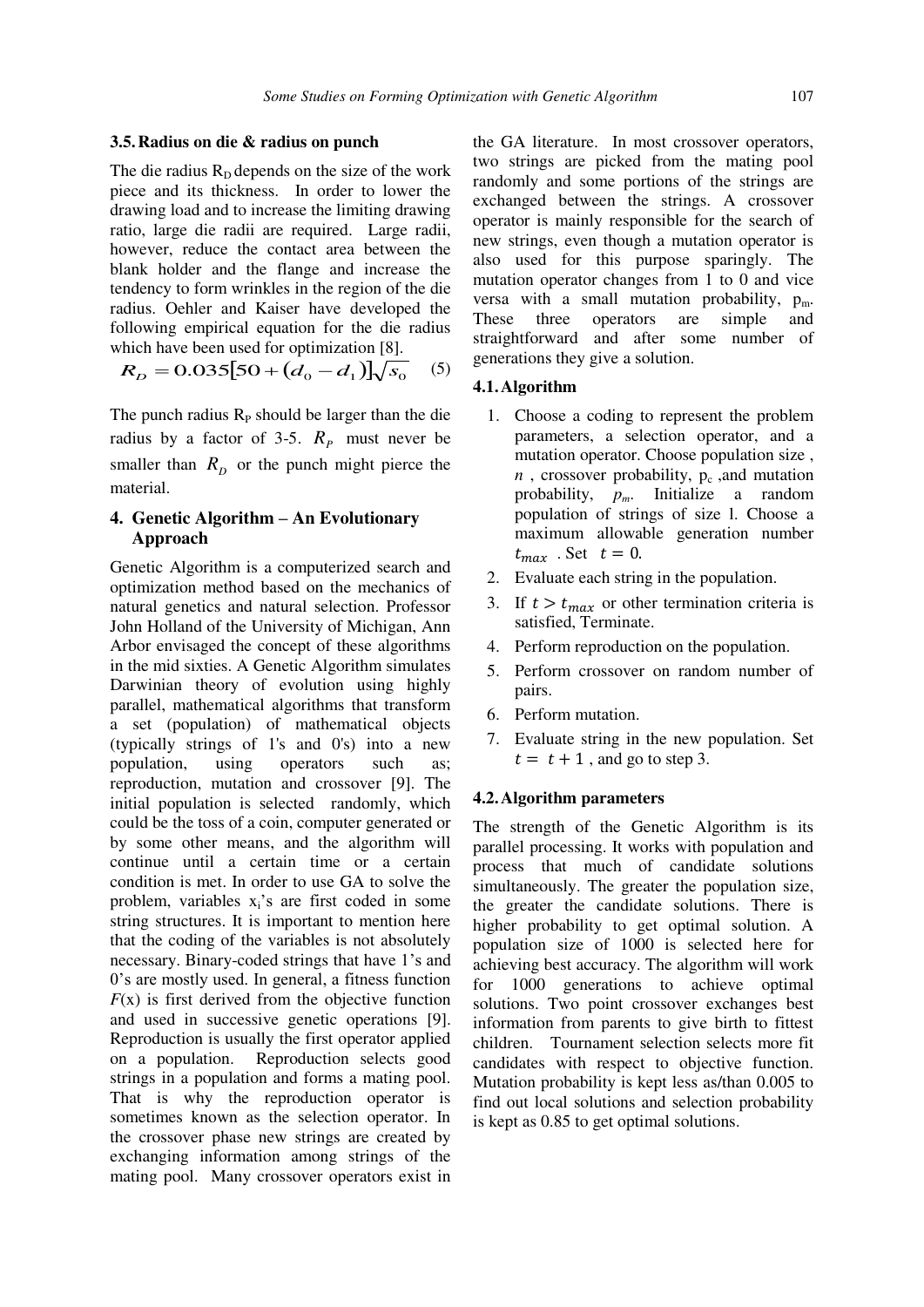| opumization                 |                            |
|-----------------------------|----------------------------|
| Population                  | 1000                       |
| Generations                 | 1000                       |
| Reproduction Type           | <b>Two Point Crossover</b> |
| Selection Type              | Tournament Selection       |
| Elitism                     |                            |
| <b>Mutation Probability</b> | 0.005                      |
| Reproduction<br>Probability | 0.9                        |
| Selection Probability       | 0.85                       |

**Table 1.** Genetic Algorithm parameters for optimization

#### **5. Automotive Component under Study**

An automotive component-spring seat manufactured by Vishwadeep Enterprises, Bhosari, Pune, Maharashtra is selected for the study. It is/has three stages drawn component. The company still manufactures it with trial and error methods and all the process parameters as well as dimensions of the product are decided within the given tolerances of customers.



**Figure1.** Spring seat – original geometry.

The Flange diameter is 63 mm, the first draw diameter is 47 mm, second draw diameter is 40 mm and last draw diameter is 19 mm. The corner radii are 3.5 mm and 2 mm. The step heights are 3.5 mm, 6 mm and 7.5 mm. It is found that, when this component is manufactured with above specifications, many times cracking takes place during drawing itself and also during the use of component. The component material is mild steel which has thickness of 1 mm and ultimate tensile strength of 282.14 *Mpa*.

## **6. Proposed Methodology**

For optimizing the geometry of the spring seat the optimization problem has been formed with the aim of optimizing the maximum drawing load required. The objective function for the drawing load is selected, which is expressed in terms of all the related geometry parameters, process parameters as well as machine parameters. The constraint equations have been formulated in terms of geometry parameters as blank diameter, drawing ratio, diameters of cup and corner radii of cup, machine parameters such as radius on die and radius on punch and process parameters such as blank holder pressure and coefficient of friction. All these variables are optimized with Genetic Algorithm with due respect to material properties and working conditions. The formability analysis is carried out of both the original geometry supplied by the industry and optimized geometry with a finite element analysis simulation software FAST FORM ADVANCED. The failure limit diagrams are plotted to study and compare the formability analysis results of both the geometries and results are concluded.



**Figure 2.** Spring seat – optimized geometry.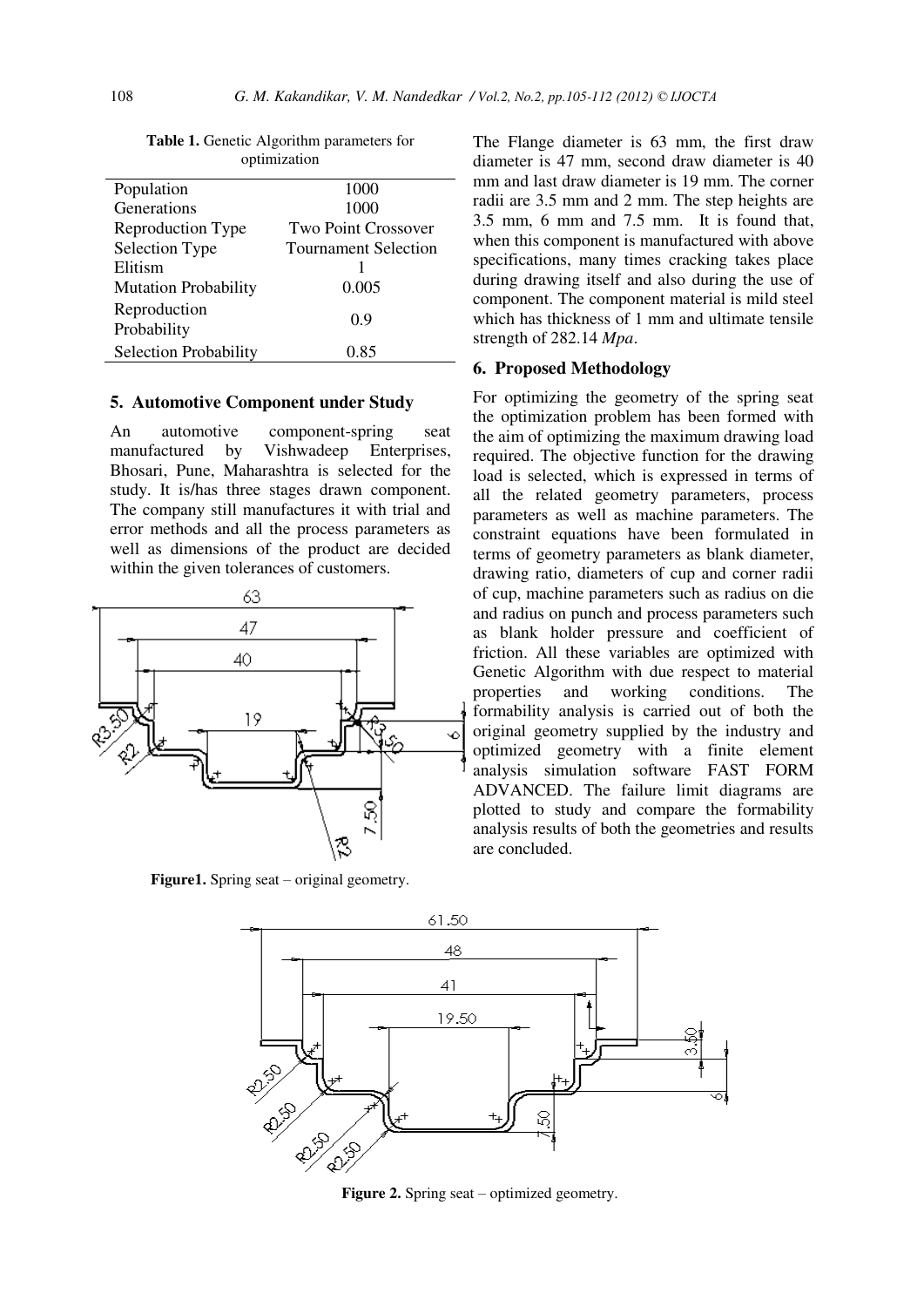## **6.1.Optimized design for automotive cup**

After the optimization of Forming for spring seat with Genetic Algorithm the geometry has been changed as in Figure 2. In the new design various diameters of the spring seat are changed. Cup diameter is changed from 47 to 48 at first stage and 40 to 41 at second stage and from 19 to 19.5 at third stage. Diameter of flange is changed from 63 to 61.5. Corner diameter between wall and base is changed from 3.5 to 2.5 at first stage and from 2 to 2.5 at second and third stage, where as all the heights of the cup remains unchanged as 3.5, 6 and 7.5 for three stages.

## **7. Results and Discussions**

## **7.1.Forming zone**

The optimized design has less amount of loose material when compared to original design. Also it has less amount of tight panel than the original. The red color indicates tight panel and green color indicates loose material. Violet color represents wrinkling tendency, whereas gray color indicates low strain region.

#### **7.2.Safety zone**

The original geometry shows some regions with failures (red) whereas the optimized geometry has no failure region. Both have same areas with wrinkling tendency in the flange.

 Failure zone i.e. red has been converted to marginal zone i.e. yellow in optimized geometry. Green color indicates safe region.

## **7.3.Major strain distribution**

The maximum major strain with the original geometry is 97.89% and with optimized geometry it is 51.29%. It proves that there is optimum stretching in the direction of major axis. The blue color represents low engineering major strain and red color indicates maximum engineering major strain. In between colors it represents the range from lower to higher.

#### **7.4.Minor strain distribution**

The maximum and minimum minor strain with original geometry is 18.53% and -21.55%. Whereas with the optimized geometry maximum minor strain is 17.52% and minimum minor strain is  $-15.48\%$ 



 $(b)$ **Figure 3.** Forming zone for spring seat  $-$  (a) original and (b) optimized geometry.

(a)

 This proves optimum stretching in the direction of minor axis with improved design. The blue color represents minimum value of engineering minor strain and red color represents maximum engineering minor strain.

## **7.5.Thickness distribution**

The minimum thickness in crucial area for the original spring seat is 0.587 and that of optimized spring seat is 0.623. This indicates that there is more thinning in original geometry that optimized, which can result into cracking. Lowest thickness is represented by red color and maximum by blue color. Green zone represents safe area.

Forming Zone() Low Strain

Strong Wrinkle Tend

inkling Tendency

Loose Material

mi-Tight Panel

Plane Strain

Tight Panel

Forming Zone() Low Strain

Strong Wrinkle Tend.

inkling Tendency

Loose Material

.<br>Tight Panel

Plane Strain

Tight Pane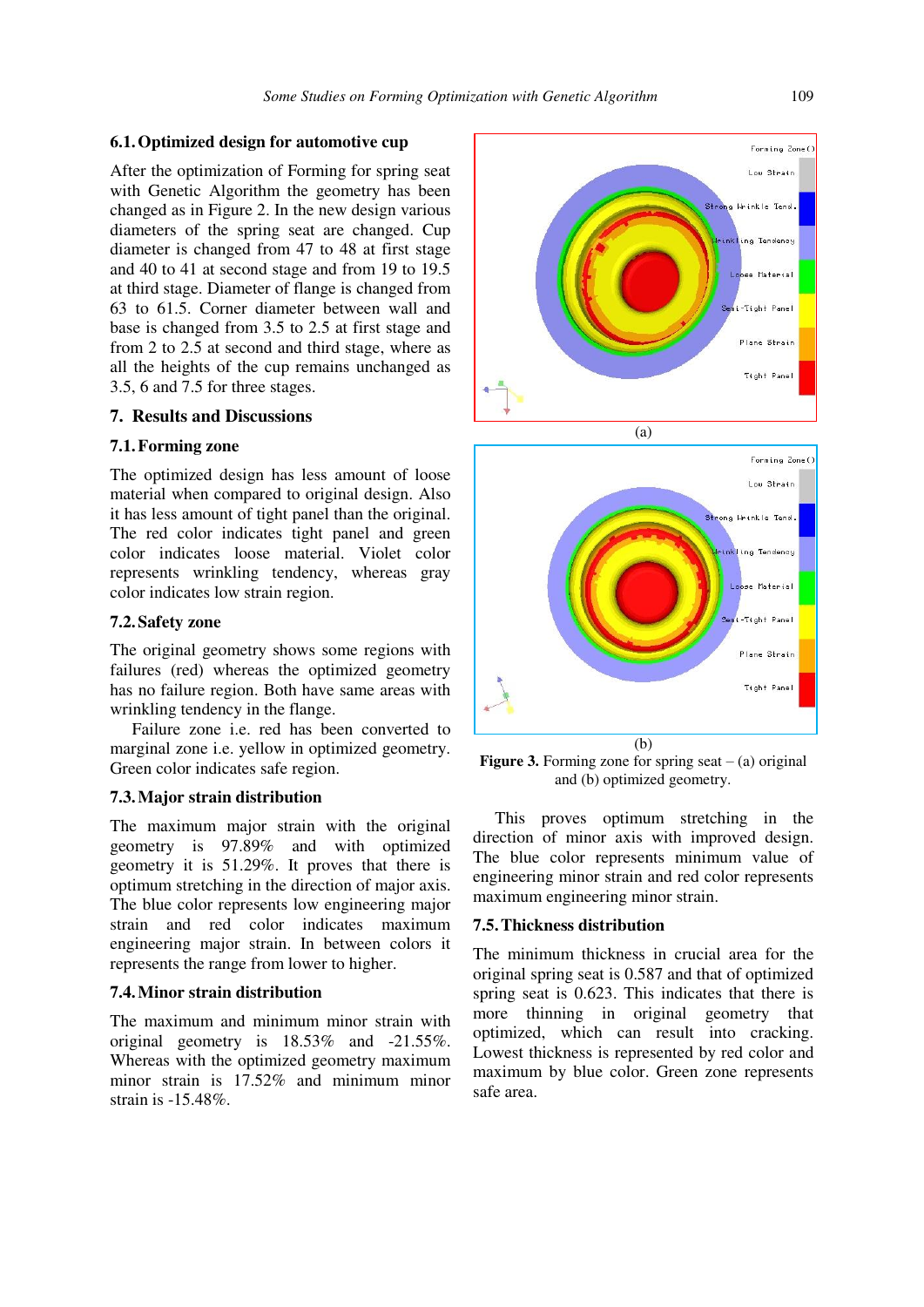



Figure 6. Minor strain distribution spring seat – (a) original and (b) optimized geometry.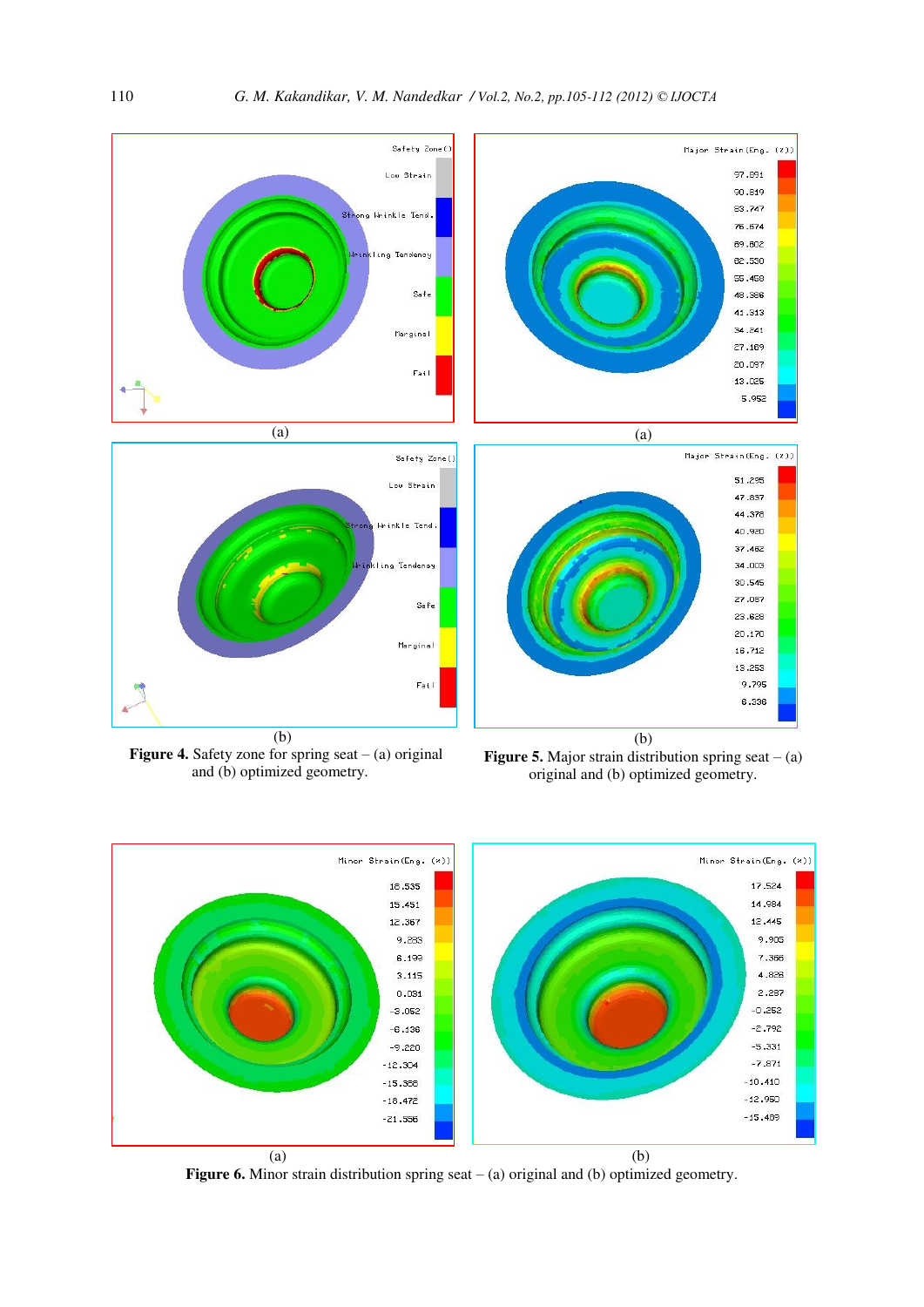

**Figure 7.** Minor strain distribution spring seat – original and optimized geometry.

## **7.6.Failure limit diagrams**

The optimized geometry of the cup requires a maximum drawing load of 62390.35 N whereas the original geometry requires a drawing load of 74788.53 N. There is 16.57% reduction in the forming load. The appropriate capacity press can be selected by knowing the drawing load. Working with the presses of higher capacities may lead to many types of defects such as cracks

and tearing. Blank holder pressure has been optimized from 1.750 N/mm<sup>2</sup> to 1.766N/mm<sup>2</sup> for optimized geometry. The coefficient of friction is optimized from 0.13 to 0.10 for new geometry. The red color points represent failure points. Yellow color represents marginal points. Green represents safe zone. Violet color indicates wrinkling tendency.



**Figure 8.** Failure limit curves spring seat – original and optimized geometry.

## **8. Conclusions**

The failure limit diagram for original geometry shows some failure points [Red] along with safe points [Green] whereas the optimized geometry

does not show any failure points. The major strain for the original geometry is 104.76 *Mpa* whereas it is optimized to 54.46 *Mpa* for optimized geometry. The minor strain for new